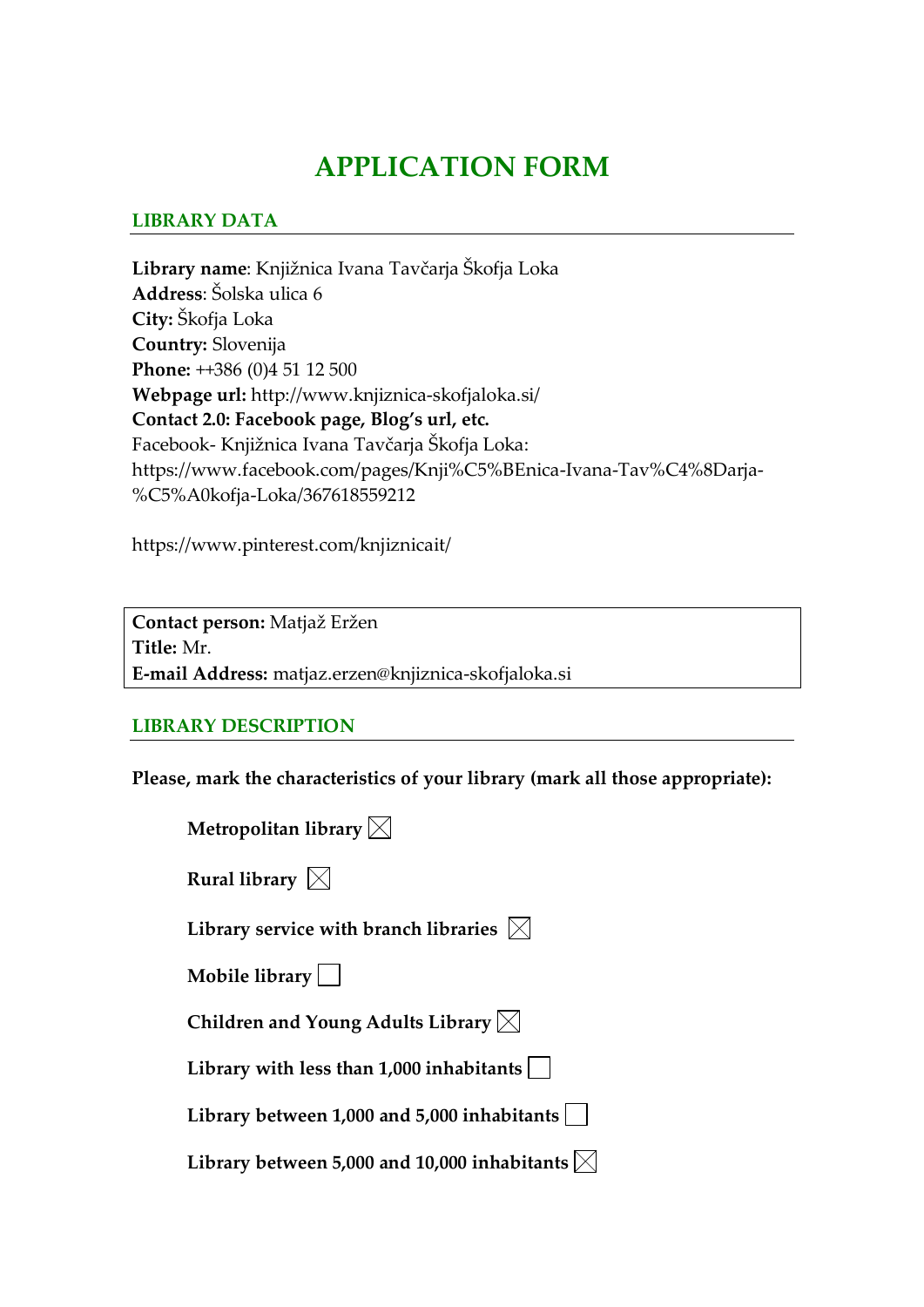| Library between 10,000 and 20,000 inhabitants                |
|--------------------------------------------------------------|
| Library between 20,000 and 30,000 inhabitants                |
| Library between 30,000 and 100,000 inhabitants $ \times $    |
| Library between 100,000 and 200,000 inhabitants              |
| Library between 200,000 and 500,000 inhabitants              |
| Library with more than 500,000 inhabitants $\vert \ \ \vert$ |

#### **MORE INFORMATION**

**Please, tell us a bit more about your library, pictures are also welcome:**

| <b>Short description:</b> |  |
|---------------------------|--|
|                           |  |

We are serving the population of about 42.000 people in 4 comunities with main library in Škofja Loka (population 22.000) and five branch libraries for communities from 4.000 - 7.000 potential users. From all population, 25% of them were active users in 2014. From children up to 15 year, 55% were active users in year 2014. Total number of employe is 18 and 15 of them are profesional staff.

Our library is working on a teritory with strong connection with the medieval history of Škofja Loka and orientation on develop cultur and green tourism. The origins of library go back to the year of 1862, when first Reading room was established in Škofja Loka.

#### **Current library programs:**

We are organizing literary evenings and cultural events, reading promotion programs for children and young adults, lectures, monthly art exibitions by local artists, art workshops for children, storytelling (with a dog, with guests to meet other cultures from around the world), theatre and puppet performances and various passive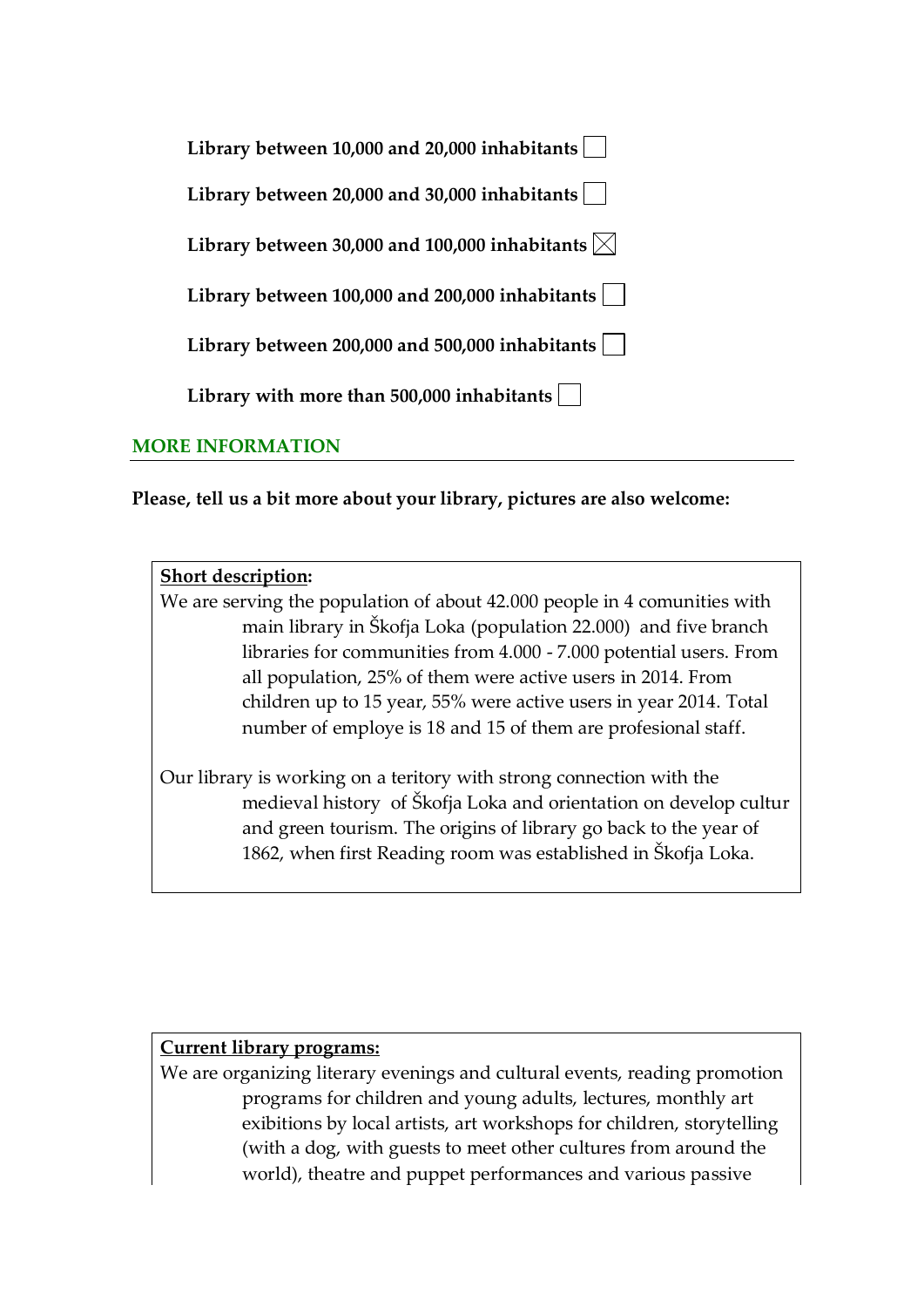programs for children. We are cooperating with local organizations, schools and kindergardens, bookshop and we are getting involved in local festivals. In 2014 our library with branch libraries and other organisations prepared more than 700 events.

## **Please tell us about the kind of activities you would be interested in doing with your sister library:**

We would like to exchange ideas, good practices and programs and implement them in order to inspire and educate local community with various opportunities library has to offer. With sister library we plan to develop personal contacs and exchange job experiences between librarians, discuss events, activities for young adults and for toddlers, share new ideas of intergrating local organisations to the library, exchange information about challenges libraries are facing, ideas of how to take library "outside the library", searching new ways of promoting reading, opportunities social media is offering,…

It would also be interesting to share and promote culture and cultural heritage to sister library, share and present exibits and artworks, create online connections between users of sister's library, organize exchange between staff, share fairytales, knowledge about literature,…

**Languages your staff speaks:** English, Slovenian, Croatian

**Languages users speak/read:** Slovenian, English

### **Preferred countries for cooperation:**

Portugal, Finland, Croatia, Ireland and other libraries with similar profile to our own.

**Please, tell us a bit about the features of the library that ideally you would like to cooperate with:**